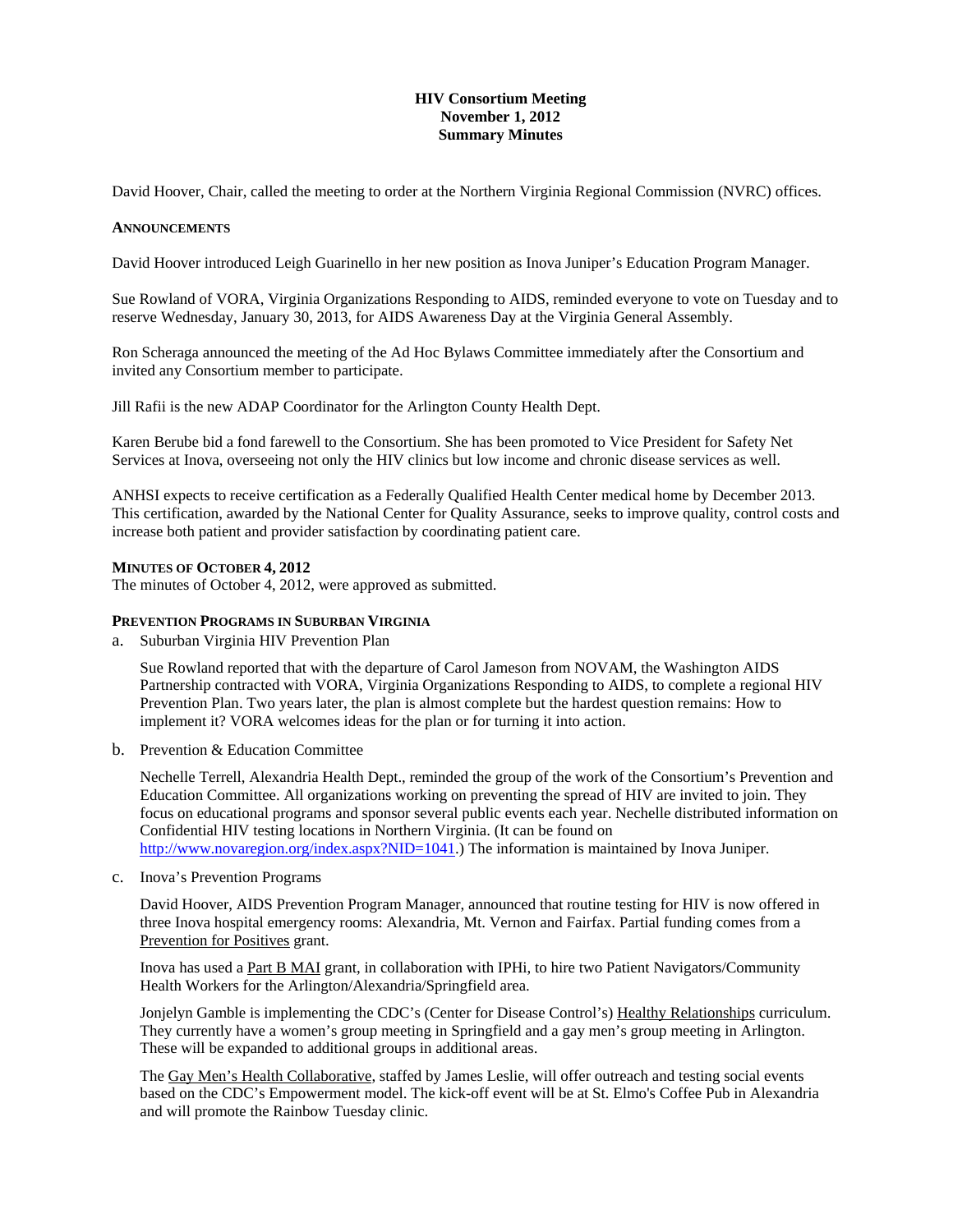Work is underway at Inova to bring Comprehensive HIV/AIDS Resources and Linkages for Inmates (CHARLI) to the adult detention centers in Fairfax, Arlington and Alexandria.

## d. IPHi

Courtney Coffey, MPH, Program Associate, described the evidence-based interventions offered by five Community Health Workers (CHW). Three are part of Early Intervention Services funded by NVRC and two are funded by a VDH Prevention for Positives contract. Both programs feature extensive and ongoing CHW training. A total of 41 clients are currently being served under the two contracts. Their experience suggests that 10-15 interactions, including follow-up calls, are needed to establish a solid connection to care.

e. Nova Salud

Donna Marschall, Ph.D. and President of the Board of Directors, spoke when Ellin Kao, Program Director and Co-Founder, was unavoidably detained. Nova Salud is fairly new and serves the Arlington, Alexandria and Fairfax area. They work with all segments of the population but have extensive background in working with Latino MSMs, substance abusers, and high-risk heterosexuals. They offer written materials in both English and Spanish and a video presentation called VOICES for young high-risk heterosexuals. Much of their outreach begins at the Shirlington Day Labor Center. For more information, contact Ellin Kao at ekao@novasaludinc.org.

f. K. I. Services

Angelica Imaca, Community Health Educator, described how K.I. Services seeks to battle stigma among underserved populations and link those with HIV, diabetes, mental health conditions and other chronic conditions to care. They work with homeless and incarcerated persons among others. They are working on getting certified by Medicaid for their mental health and substance abuse services and psychological counseling, which are not restricted to persons having any particular co-morbidity. K.I. Services charges a sliding fee based on ability to pay. They also distribute safe sex kits through their Inside Out program.

g. Other Prevention Providers:

NOVAM, ARE and WFAMI were mentioned and may be asked to present in the future.

## **PLANNING COUNCIL UPDATES**

- The Washington DC Eligible Metropolitan Area Application was submitted to HAB, the HIV/AIDS Bureau at HRSA.
- Dr. Gregory Pappas, Director, HIV/AIDS, Hepatitis, STD and TB Administration (HAHSTA) at the DC Department of Health, recently gave a presentation in which he laid out the goal of having HIV primary care providers in DC and Maryland certified as medical homes. Inova already has this designation, the only medical home currently in the metro area. ANHSI has filed a letter of intent to be certified by the end of 2013.

#### **VIRGINIA DEPT. OF HEALTH UPDATE**

- Sue Rowland asked VDH representatives to report on whether the requirement to have more than one bidder when trying to procure prevention services was still in effect. It had prevented funding of some prevention programs in the past.
- Leonard Recupero, HIV Services Coordinator; Lenore Lombardi, Lead HIV Services Coordinator; and Beth Marschak, HIV Prevention Among Communities of Color Contract Monitor participated in the VDH report. Difficulties in maintaining the required 75% core services / 25% support service split on Ryan White Part B -when all contracts going through consortia are all classified as support services -- led VDH to change their funding method in two parts of Virginia. Two consortia (of four) will be disbanded and lead agents will not be used. VHD will contract directly with providers with no disruption in client services. This action does not affect Northern Virginia. The approach will be reevaluated in October 2013.
- With expected savings from PCIP (Preexisting Conditions Insurance Plan) and drug rebates from ADAP, VDH has asked HRSA to allow an increase the income level for Part B Ryan White to 400% of the federal poverty level. This will match the current income requirements for ADAP. (Update: Since this report, the income level for Part B in Virginia was raised to 400% of the federal poverty level.)